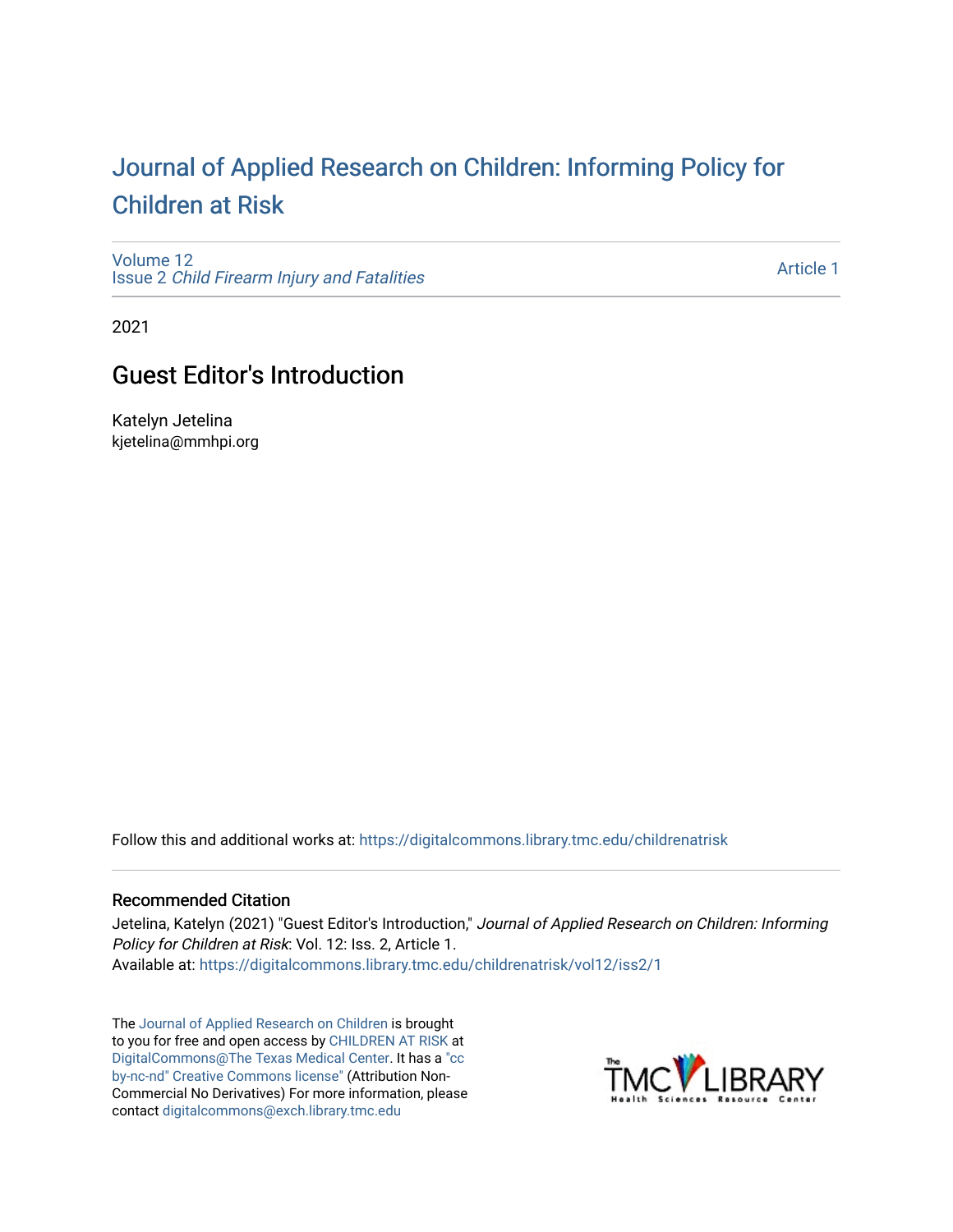## **Guest Editor: Katelyn Jetelina, MPH PhD**

We have a neglected epidemic of firearm injury and violence in the United States. Children, in particular, intersect with firearms in the United States more often than one may think. Forty eight percent of children live in a household with a firearm, which has stayed relatively stable for the past 15 years. More than 4 million kids live in a household with an unlocked, loaded weapon. Why is this a problem? Firearms in the home increases the risk of unintentional and intentional injury and death. In 2020, firearms were the leading cause of death for children in the United States.

Many Americans think of firearm violence as school shootings since these incidents are covered in-depth by the media. Although incidents of mass murder are devastating and bring long-term individual- and community-level trauma, mass shootings account for a relatively small proportion (<1%) of annual, intentional firearm deaths. Suicide accounts for the majority of firearm deaths (54%) followed by homicide. Among children less than 1 years old, 20% of homicides were from a firearm. This increases incrementally with age. Among kids 15-19 years old, 93% homicides are from a firearm. We see the same with suicide. Among children aged 10- 14 years that died of suicide, 35% were with a firearm. More than 80% of victims used a firearm belonging to a family member, usually a parent. This percentage also increases with age.

Firearms don't make up a large proportion of unintentional injuries among children, but it does still happen. Firearm reaches the top ten causes of unintentional death for those aged 1-4 years old, and 10+ years old. These deaths are typically an unfortunate result of unsafe firearm storage. Unintentional firearm deaths are usually a result of curiosity (e.g. kid looking down a firearm barrel) or play (e.g. playing with friends). Children also *witness* to firearm violence. This can seem like a smaller problem, but exposure to violence at a young age has detrimental effects later in life, due to distributions in the developing brain.

Firearm violence has been difficult to study due to lack of [funding.](https://www.apa.org/science/about/psa/2013/02/gun-violence) In 1993, New England Journal of Medicine published a seminal [study](https://www.nejm.org/doi/full/10.1056/NEJM199310073291506) that found having a firearm in the home increased the risk of homicide in the home. This set off a political domino effect and, three years later, the Dickey Amendment was inserted into the CDC spending bill by Congress. The provision stated "none of the funds made available for injury prevention and control at the Centers for Disease Control and Prevention (CDC) may be used to advocate or promote firearm control." The problem with this, though, is that the language was unclear. The violence epidemiologist of the 1993 study famously said, "Precisely what was or was not permitted under the clause was unclear. But no federal employee was willing to risk his or her career or the agency's funding to find out. Extramural support for firearm injury prevention research quickly dried up." This set firearm violence research back decades. If we couldn't conduct large, population-based studies we couldn't find patterns of firearm violence. If we weren't able to find patterns, then we couldn't find evidence-based solutions. Fortunately, in 2020 -for the first time in 25 years- our federal budget included \$25 million for the CDC and NIH to research reducing firearm-related deaths and injuries.

In this special issue of the Journal of Applied Research on Children, we provide a sneak peek into the firearm research program among children that has started to gain traction across the country. Firearm violence is complex, but we need to start somewhere to reduce unintentional